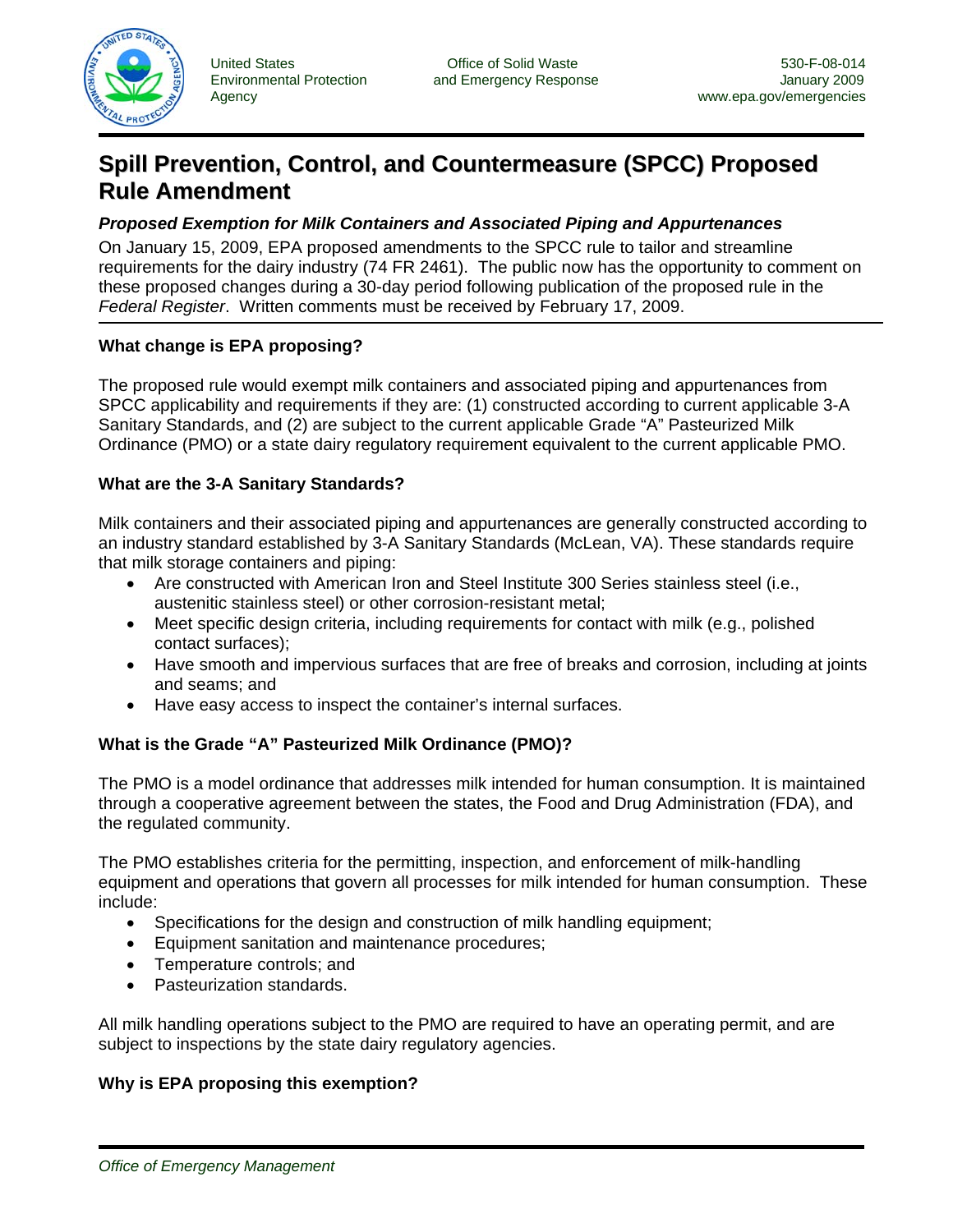An owner or operator of a facility that is subject to the SPCC rule that has milk storage containers and associated piping and appurtenances constructed in accordance with current applicable 3-A Sanitary Standards, and that is effectively implementing current, applicable PMO sanitation requirements, is implementing substantial measures to prevent milk spoilage and contamination. EPA believes these measures serve to prevent discharges of oil in quantities that are harmful.

### **How do I comment on this proposed exemption?**

EPA is requesting comment and data demonstrating whether the 3-A Sanitary Standards and the PMO address oil spill prevention, control, and countermeasures. EPA is also requesting comment on how to address milk storage containers that may not be constructed to 3-A Sanitary Standards, and comments on whether other facilities storing animal fats and vegetable oils have sanitation requirements similar to those for handling milk.

Please submit your comments on the proposed amendments at [www.regulations.gov.](http://www.regulations.gov/) Follow the online instructions to comment on Docket ID No. EPA-HQ-OPA-2008-0821**.** If you have specific questions about the proposed amendments, please contact the EPA Superfund, TRI, EPCRA, RMP, and Oil Information Center (see below).

### **How do I obtain the 3-A Standards?**

"Storage Tanks for Milk and Milk Products", [3A 01-08,](http://www.techstreet.com/cgi-bin/detail?product_id=232301) November 2001 is available for purchase from:

3-A Sanitary Standards, Inc. 6888 Elm Street, Suite 2D, McLean, Virginia 22101 Phone: (703) 790-0295 Fax: (703) 761-6284 <http://www.3-a.org/>

### **How do I obtain the PMO?**

The Grade "A" Pasteurized Milk Ordinance -- 2003 Revision (PMO) is available from:

U.S. Department of Health and Human Services Public Health Service Food and Drug Administration [http://www.cfsan.fda.gov/~ear/pmo03toc.html](http://www.cfsan.fda.gov/%7Eear/pmo03toc.html)